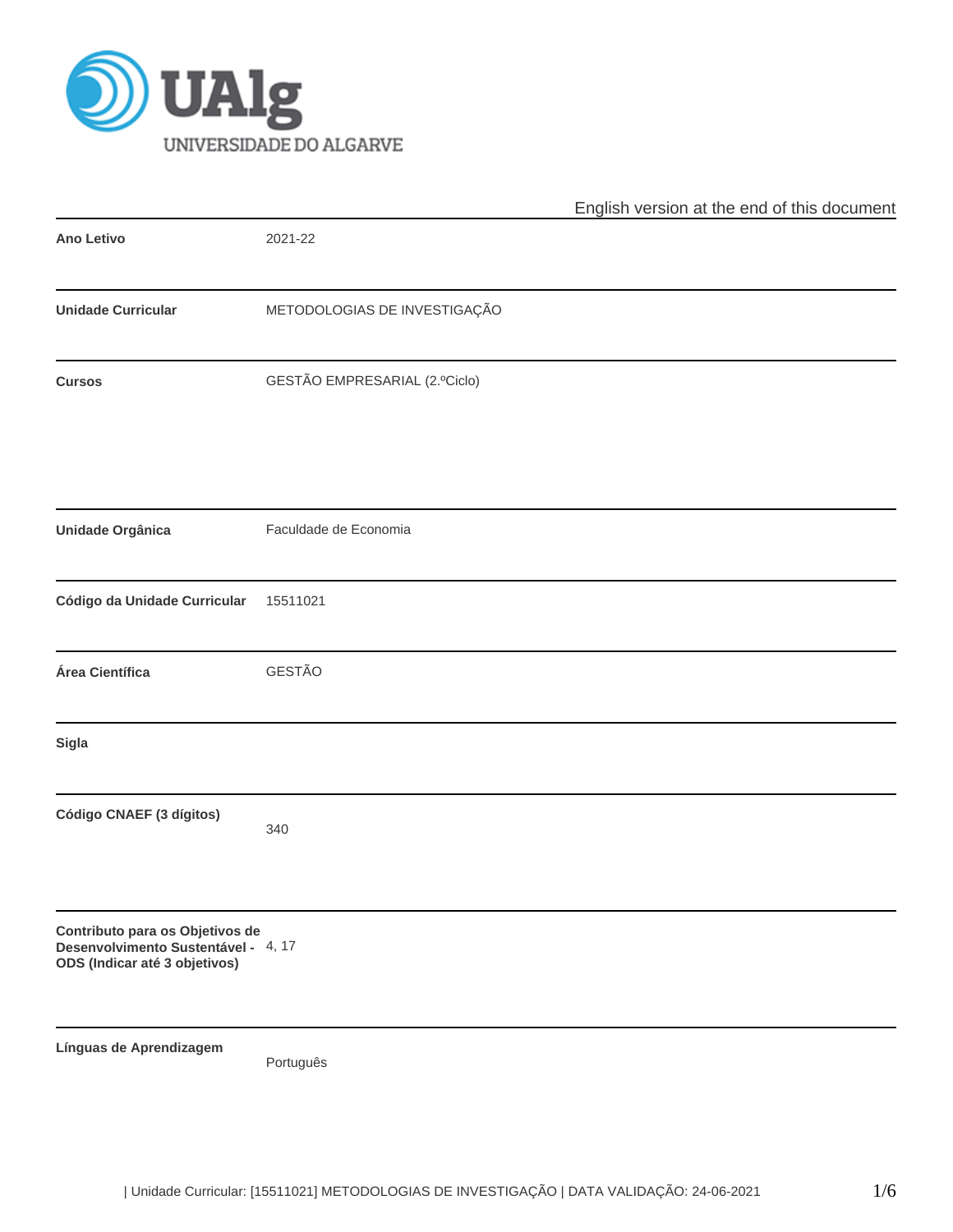

**Modalidade de ensino**

Presencial (e/ou à distância)

**Docente Responsável <b>Eugénia Maria Dores Maia Ferreira** 

| <b>I DOCENTE</b>                  | <b>TIPO DE AULA</b> | <b>TURMAS</b>                    | TOTAL HORAS DE CONTACTO (*) |
|-----------------------------------|---------------------|----------------------------------|-----------------------------|
| Eugénia Maria Dores Maia Ferreira | DT: 1               | T <sub>1</sub> : OT <sub>1</sub> | 6T: 3O <sup>-</sup>         |
| José Manuel Sousa de São José     | OT: TP              | <b>TP1: OT1</b>                  | 6TP: 30                     |

\* Para turmas lecionadas conjuntamente, apenas é contabilizada a carga horária de uma delas.

| <b>ANO</b> | <b>PERIODO DE FUNCIONAMENTO*</b> | <b>HORAS DE CONTACTO</b> | <b>HORAS TOTAIS DE TRABALHO</b> | <b>ECTS</b> |
|------------|----------------------------------|--------------------------|---------------------------------|-------------|
|            | ےت                               | 9T: 9TP: 18OT: 3O        | 168                             |             |

\* A-Anual;S-Semestral;Q-Quadrimestral;T-Trimestral

# **Precedências**

Sem precedências

# **Conhecimentos Prévios recomendados**

Todas as unidades curriculares lecionadas anteriormente no Mestrado em Gestão Empresarial

# **Objetivos de aprendizagem (conhecimentos, aptidões e competências)**

Esta unidade curricular (UC) pretende desenvolver conhecimentos e competências essenciais que são necessários para a conceção de um projecto de trabalho final de Mestrado. Após a frequência e aprovação nesta unidade curricular, espera-se que os estudantes sejam capazes de: 1) Compreender os requisitos para a atribuição do grau de mestre; 2) Distinguir as diferentes formas de projecto de trabalho final de Mestrado; 3) Compreender os pontos que compõem as diferentes formas de projecto de trabalho final de Mestrado; 4) Identificar temas relevantes para projectos de trabalho final de Mestrado; 5) Realizar pesquisas de literatura em bases de dados electrónicas; 6) Avaliar a qualidade da literatura pesquisada; 7) Conceber um projecto de trabalho final de Mestrado. Haverá ainda um conjunto de seminários dados por académicos e não académicos convidados, com vista a ajudar os alunos a encontrar um tema para o seu trabalho final de mestrado.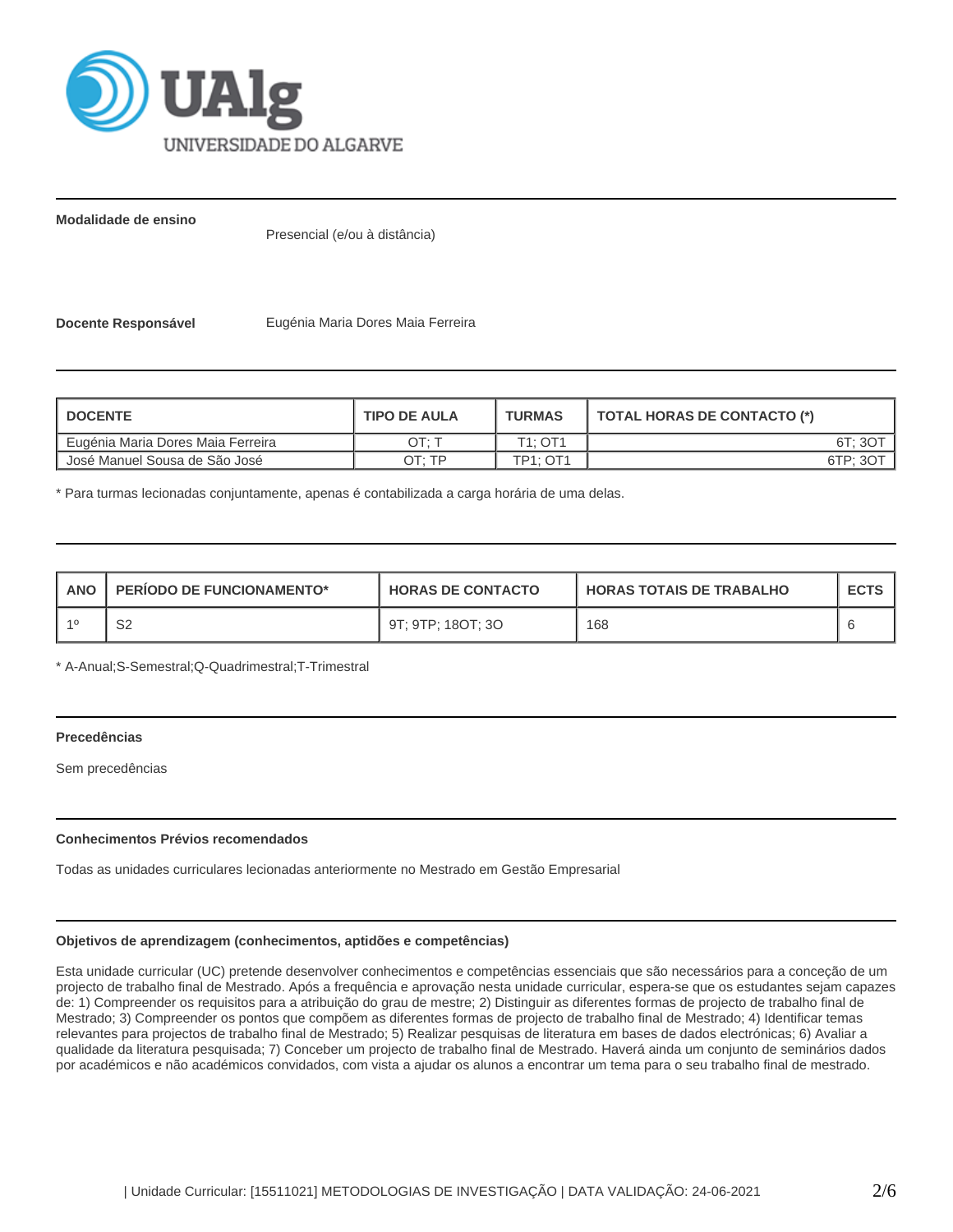

#### **Conteúdos programáticos**

- 1. Requisitos para a atribuição do grau de mestre.
- 2. Diferentes formas de projecto de trabalho final de Mestrado.
- 3. Componentes das diferentes formas de projecto de trabalho final de Mestrado.
- 4. Identificação de temas relevantes para projectos de trabalho final de Mestrado.
- 5. Pesquisa de literatura em bases de dados eletrónicas.
- 6. Avaliação da qualidade da literatura selecionada.
- 7. Seminários de investigação

#### **Metodologias de ensino (avaliação incluída)**

A estratégia de ensino/aprendizagem combina uma abordagem expositiva, em que os docentes apresentam e discutem os conteúdos programáticos, com uma abordagem que convoca a participação dos estudantes. Há também orientação tutorial, que se destina a acompanhar/orientar os estudantes no estudo e na realização dos trabalhos individuais, bem como a esclarecer dúvidas sobre os conteúdos abordados em sala de aula. Faz-se uso de uma ampla gama de recursos de ensino-aprendizagem com o intuito de estimular o interesse pelos conteúdos programáticos. Há também o recurso a seminários especialmente pensados para ajudar o aluno a identificar um tema para o seu trabalho final.

A avaliação dos estudantes é individual e incide sobre o projeto de trabalho final de Mestrado. Para a obtenção de aprovação na unidade curricular os estudantes devem obter, no mínimo, 9,5 valores. As normas para a redação do projecto de trabalho final de Mestrado serão oportunamente disponibilizadas pela equipa docente.

#### **Bibliografia principal**

- Babbie, E. (2015) The Practice of Social Research (14th ed.), Belmont: Wadsworth Publishing.
- **Bryman, A. (2015) Social Research Methods (5th Edition), Oxford University Press.**
- Creswell, J.W. and Creswell, J. D. (2018) Research Design. Qualitative, Quantitative, and Mixed Methods Approaches, Los Angeles: Sage.
- Descombe, M. (2017) The Good Research Guide for small-scale social research projects (6th ed.), Berkshire: Open University Press.
- Quivy, R. e L.V. Campenhoudt (2008), Manual de Investigação em Ciências Sociais, Lisboa: Gradiva.
- Saunders, M., Lewis, P. e A. Thornhill (2015) Research Methods for Business Students (7th ed.), Essex: Pearson.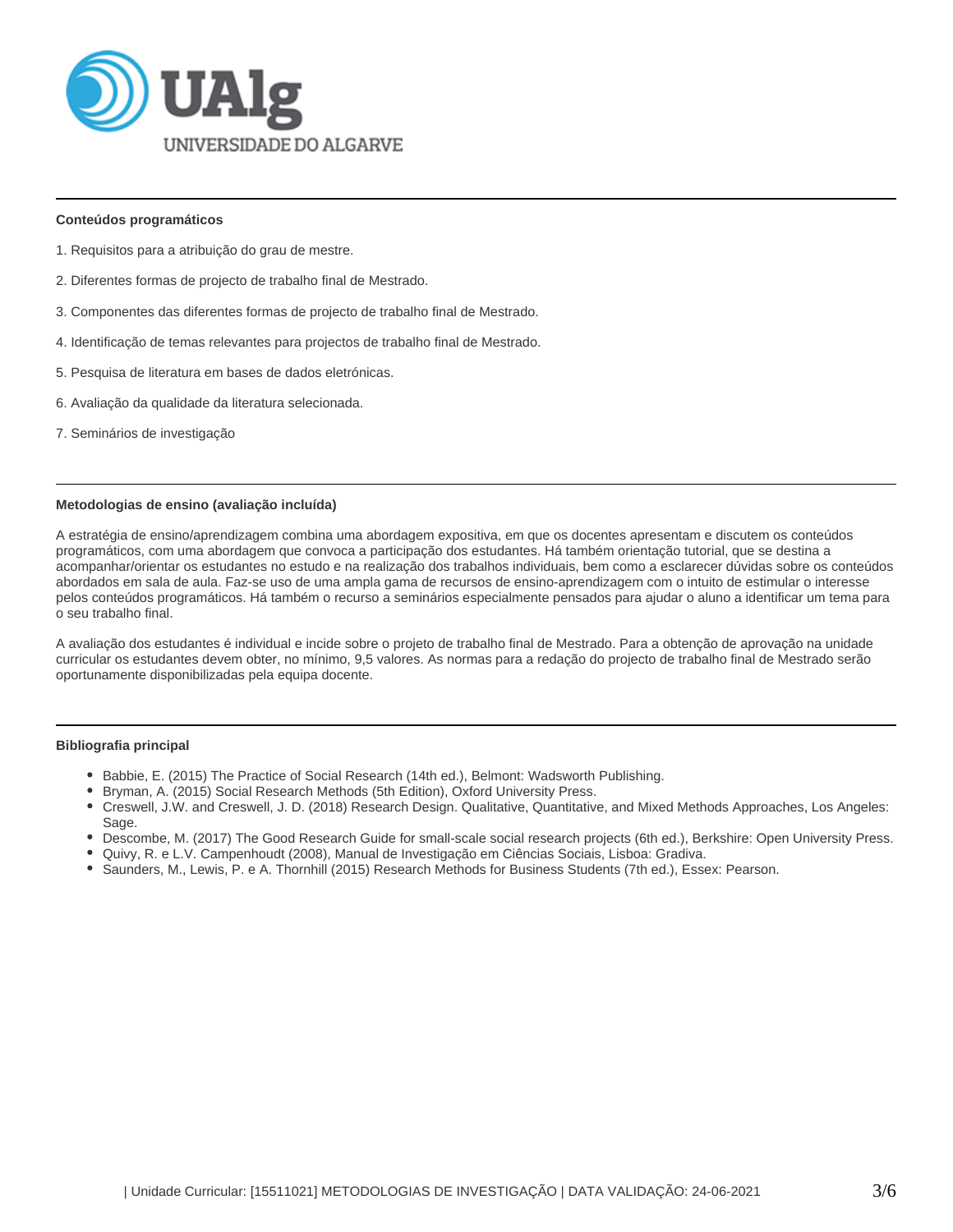

| <b>Academic Year</b>                                                                                   | 2021-22                                     |  |  |  |  |
|--------------------------------------------------------------------------------------------------------|---------------------------------------------|--|--|--|--|
| <b>Course unit</b>                                                                                     | RESEARCH METHODOLOGIES                      |  |  |  |  |
| <b>Courses</b>                                                                                         | <b>BUSINESS MANAGEMENT</b><br>Common Branch |  |  |  |  |
| <b>Faculty / School</b>                                                                                | THE FACULTY OF ECONOMICS                    |  |  |  |  |
| <b>Main Scientific Area</b>                                                                            |                                             |  |  |  |  |
| Acronym                                                                                                |                                             |  |  |  |  |
| <b>CNAEF code (3 digits)</b>                                                                           | 340                                         |  |  |  |  |
| <b>Contribution to Sustainable</b><br><b>Development Goals - SGD</b><br>(Designate up to 3 objectives) | 4, 17                                       |  |  |  |  |
| Language of instruction                                                                                | Portuguese                                  |  |  |  |  |
| <b>Teaching/Learning modality</b>                                                                      |                                             |  |  |  |  |

Presential (and/or e-learning)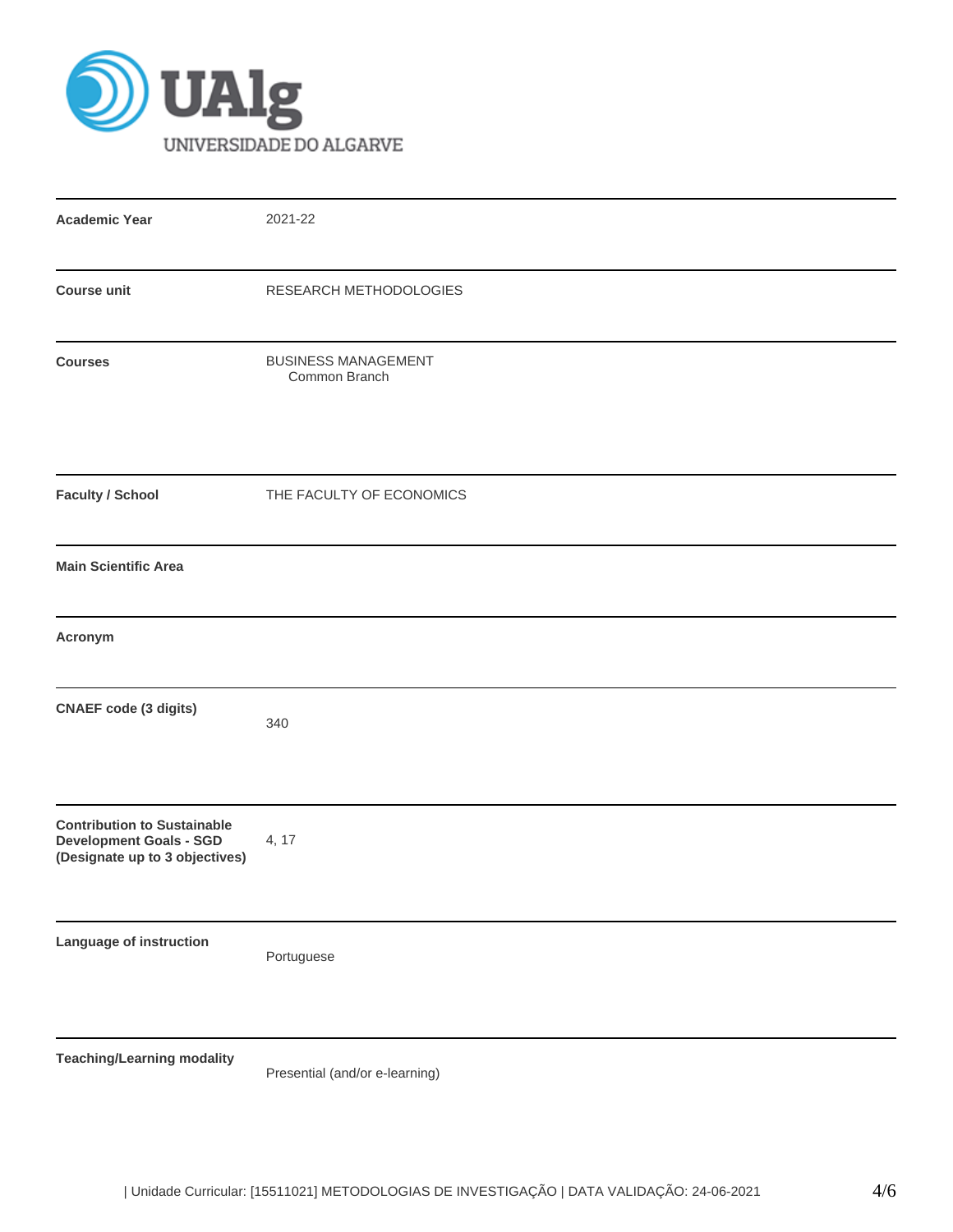

**Coordinating teacher** Eugénia Maria Dores Maia Ferreira

| Teaching staff                    | Type  | <b>Classes</b>  | Hours (*) |
|-----------------------------------|-------|-----------------|-----------|
| Eugénia Maria Dores Maia Ferreira | OT: T | T1: OT1         | 6T; 3OT   |
| José Manuel Sousa de São José     | OT·TP | <b>TP1: OT1</b> | 6TP; 3OT  |

\* For classes taught jointly, it is only accounted the workload of one.

| $C_{\alpha n}$ |     | o.                       |      | -  |           | <b>Total</b>         |
|----------------|-----|--------------------------|------|----|-----------|----------------------|
|                | llg | $\overline{\phantom{a}}$ | -llo | ΠС | н٠<br>113 | $\overline{a}$<br>ЮC |

T - Theoretical; TP - Theoretical and practical ; PL - Practical and laboratorial; TC - Field Work; S - Seminar; E - Training; OT - Tutorial; O - Other

# **Pre-requisites**

no pre-requisites

# **Prior knowledge and skills**

All previous curricular units of the Master in Business Management.

# **The students intended learning outcomes (knowledge, skills and competences)**

This curricular unit (CU) focuses on essential knowledge and skills, which are needed for the design of a Master project (the project corresponding to the final report). Upon completion of this UC, students are expected to be able to: 1) To understand the criteria for attributing the grade of master; 2) To distinguish the different modalities of a Master project; 3) To understand the elements included in the different modalities of a Master project; 4) To recognize relevant themes for a Master project; 5) To undertake literature searches in electronic data bases; 6) To assess the quality of searched literature; 7) To design a Master project. A number of seminars by invited academics and practitioners are also on the menu to help students identify ideas for their final project.